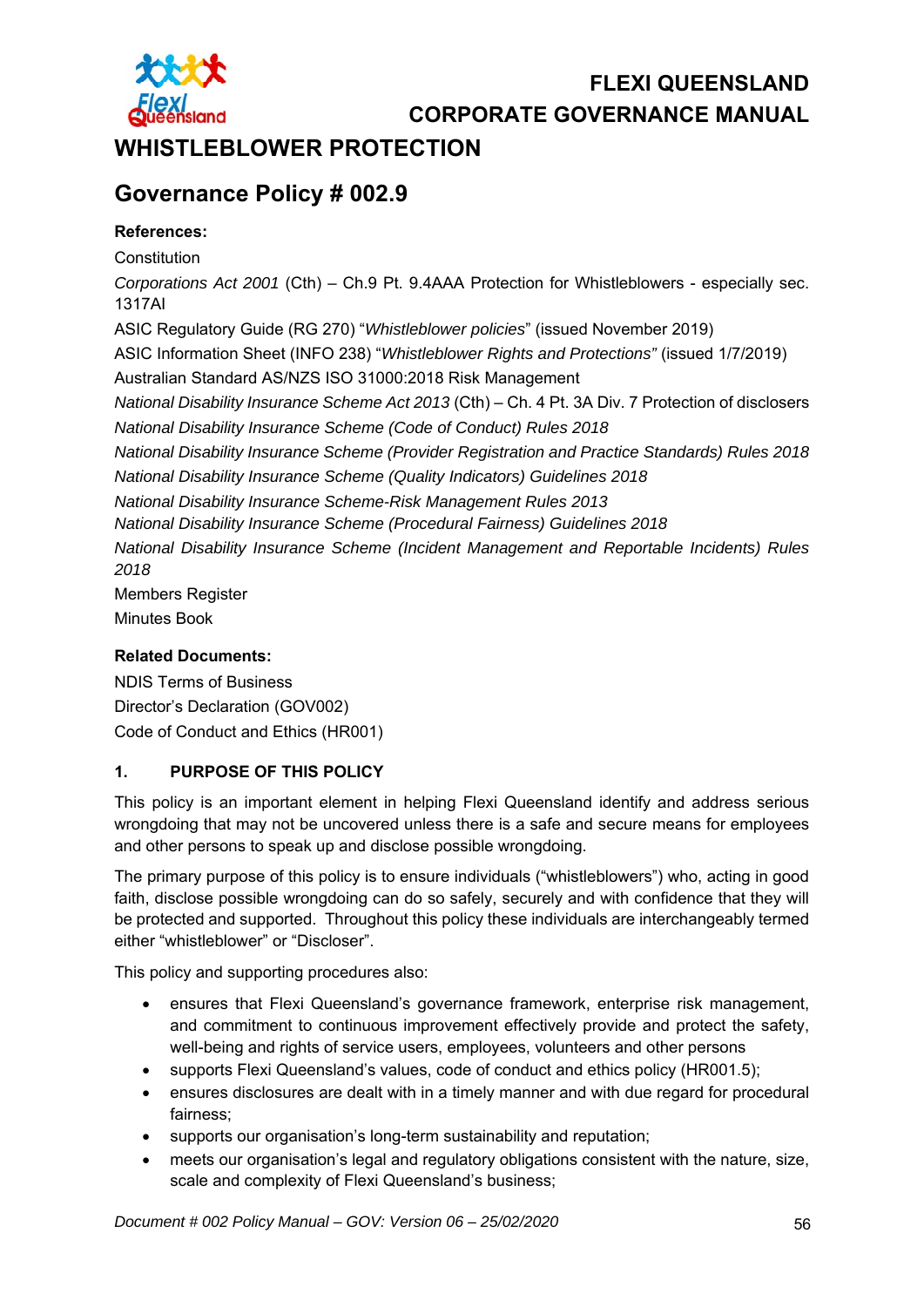

- uses a positive tone and language that encourages the disclosure of wrongdoing;
- helps deter wrongdoing, in line with our organisation's governance framework and enterprise risk management framework and assure a continuing strong ethical culture in Flexi Queensland.

#### **2. POLICY STATEMENT**

Flexi Queensland is fully committed to providing appropriate protections and measures so that those persons who, acting in good faith, make a report of suspected unethical, fraudulent, corrupt or illegal practices or behaviour that is contrary to our Code of Conduct and Ethics may do so confidentially and without fear of intimidation, disadvantage or reprisal. A discloser can still qualify for protection even if their disclosure turns out to be incorrect.

Anonymous reports of wrongdoing are accepted under this policy. Anonymous reports have inherent significant limitations that may inhibit a proper and appropriate inquiry or investigation. These limitations include the inability to provide feedback on the outcome and/or to gather additional particulars to assist the inquiry/investigation. Specific protection mechanisms may be difficult to enforce if the discloser chooses to remain anonymous.

#### **3. WHO IS AN ELIGIBLE WHISTLEBLOWER.**

A whistleblower, whose disclosures may be eligible for protection, is an individual who is, or has been, any of the following in relation to Flexi Queensland:

- a) an officer or employee (e.g. current and former employees who are permanent, part-time, fixed-term or temporary, interns, secondees, managers, and directors);
- b) a supplier of services or goods to Flexi Queensland (whether paid or unpaid), including their employees (e.g. current and former contractors, consultants, service providers and business partners);
- c) an associate of our organisation;
- d) a relative, dependant or spouse of an above individual (e.g. relatives, dependants or spouse of current and former employees, contractors, consultants, service providers, suppliers and business partners); and
- e) a person with disability who is receiving a support or service from the NDIS provider, or a nominee, family member, carer, independent advocate or significant other of that person.

#### **4. TYPES OF WRONGDOING COVERED BY THIS POLICY.**

This policy covers the following types of matters that can be disclosed as alleged wrongdoing ("disclosable matters"):

- illegal conduct, such as theft, dealing in, or use of illicit drugs, violence or threatened violence, and criminal damage against property;
- fraud, money laundering or misappropriation of funds;
- corruption, offering or accepting a bribe;
- financial irregularities;
- serious maladministration (e.g. unjust, based on improper motives, is unreasonable, oppressive or negligent)
- serious or substantial waste (including public money or public property)
- gross mismanagement or repeated breaches of administrative procedures
- failure to comply with, or breach of, legal or regulatory requirements;
- dishonesty or serious improper conduct (including bullying, harassment or discrimination);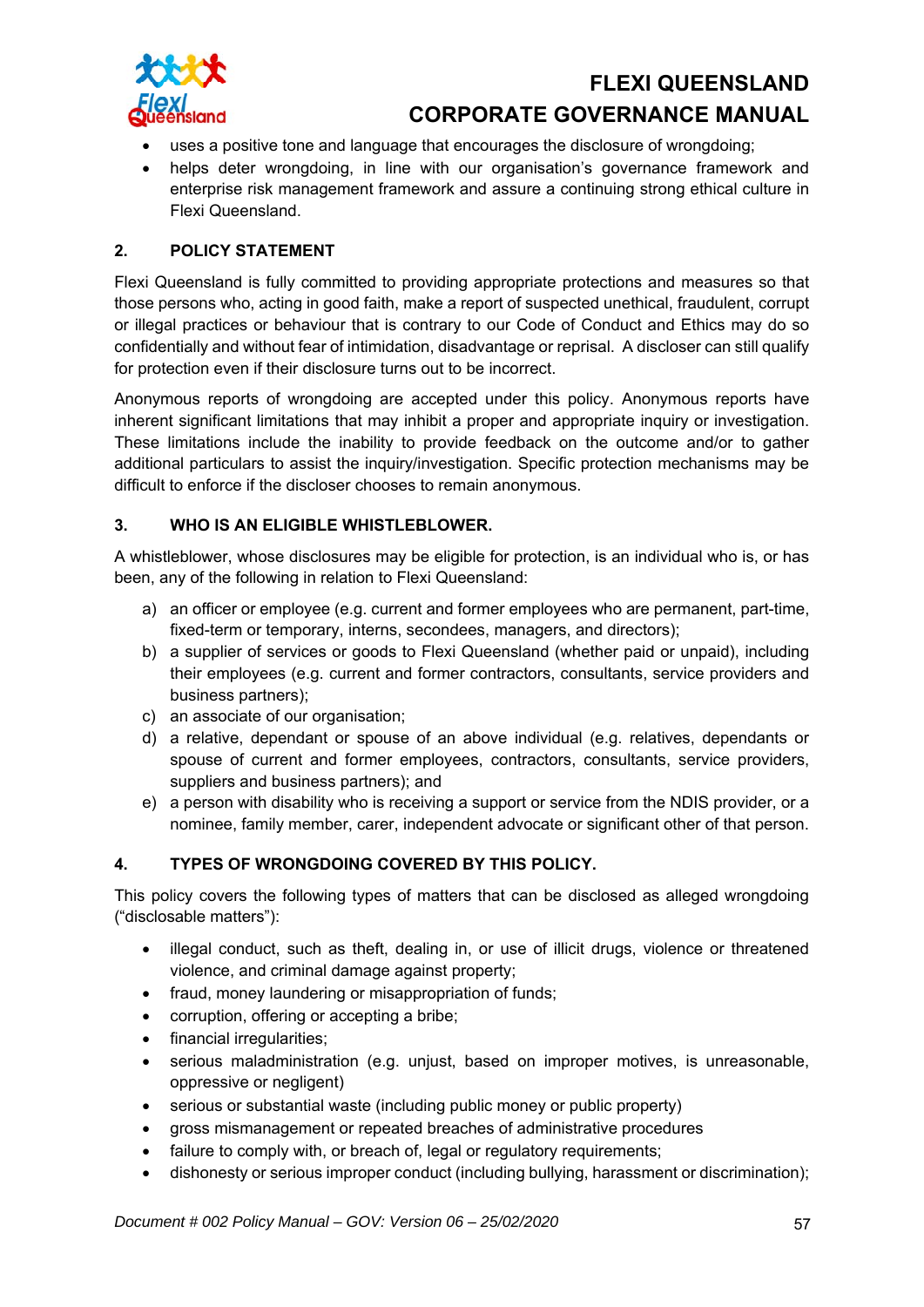

- unethical behaviour including breaches of Flexi Queensland Code of Conduct and Ethics and NDIS Code of Conduct;
- conduct which may cause financial loss or be otherwise detrimental to the interests of Flexi Queensland;and
- engaging in or threatening to engage in detrimental conduct against a person who has made a disclosure or is believed or suspected to have made, or be planning to make, a disclosure.

Disclosable matters include conduct that may not involve a contravention of a particular law -but does indicate a significant risk to public safety or the stability of, or confidence in, the financial system

### **5. MATTERS THAT MAY NOT BE COVERED BY THIS POLICY.**

The law requires that whistleblower protections do not extend generally to certain matters including:

- a) an interpersonal conflict between the discloser and another employee;
- b) a decision that does not involve a breach of workplace laws;
- c) a decision about the engagement, transfer or promotion of the discloser;
- d) a decision about the terms and conditions of engagement of the discloser; or
- e) a decision to suspend or terminate the engagement of the discloser, or otherwise to discipline the discloser.

However, any of these above matters of personal work-related grievance may still qualify for protection if:

- a) it includes information about misconduct, or information about misconduct includes or is accompanied by a personal work-related grievance (mixed report);
- b) our organisation has breached employment or other laws punishable by imprisonment for a period of 12 months or more, engaged in conduct that represents a danger to the public, or the disclosure relates to information that suggests misconduct beyond the discloser's personal circumstances;
- c) the discloser suffers from or is threatened with victimisation and detriment for making a disclosure; or
- d) the discloser seeks legal advice or legal representation about the operation of the whistleblower protections under the Corporations Act.

Flexi Queensland has other human resources policies and procedures that provide information about how its employees can internally raise personal work-related grievances and other workplace issues or concerns that are not covered by this policy.

#### **6. PROCEDURES**

#### **6.1 Protection generally**

Any person who discloses or reports any disclosable matter made in good faith with reasonable grounds to believe it is true, will not be personally disadvantaged by having made the report. He or she will be protected against threats of dismissal, demotion, any form of harassment, discrimination, or current or future bias arising as a result of the report.

However, to ensure that all employees are treated fairly and that resources are not wasted, protection is not available where the disclosure is: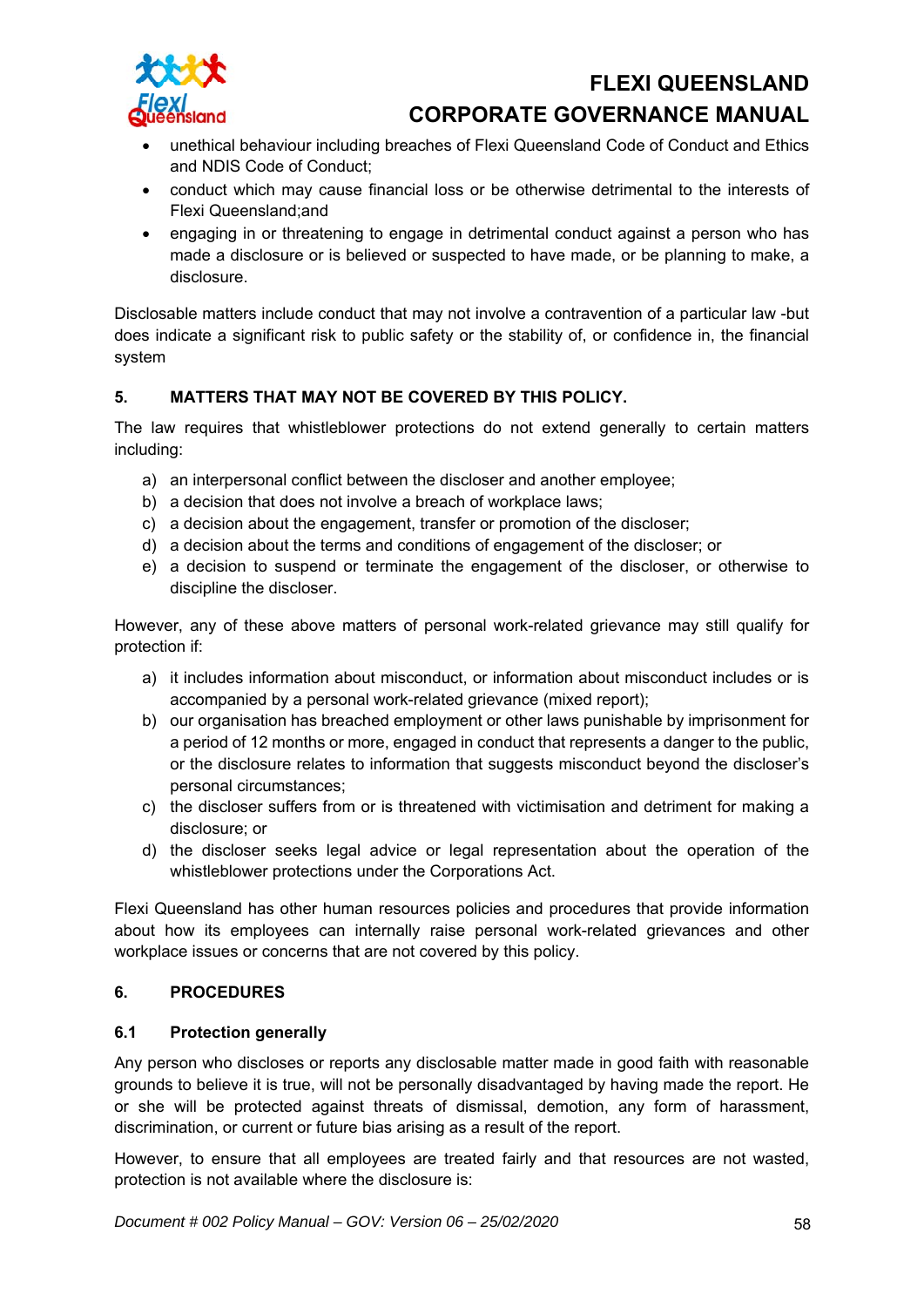

- Trivial or vexatious in nature with no substance. This will be treated in the same manner as a false report and may itself constitute wrongdoing.
- Unsubstantiated allegations which are found to have been made maliciously, or knowingly to be false.

Malicious false reports will be viewed seriously and may be subject to disciplinary action that could include dismissal, termination of service or cessation of a service or client relationship.

Discloser is afforded the following protections:

- a) identity protection (confidentiality) it is illegal for a person to identify a discloser, or disclose information that is likely to lead to the identification of the discloser;
- b) protection from victimisation and detrimental acts or omissions making, causing or threatening to cause victimisation and detriment to a discloser (or another person) in relation to a disclosure. A threat may be express or implied, or conditional or unconditional. A discloser (or another person) who has been threatened in relation to a disclosure does not have to actually fear that the threat will be carried out;
- c) compensation and other remedies discloser may seek compensation and other remedies through the courts if they suffer loss, damage or injury because of a disclosure; and our organisation failed to take reasonable precautions and exercise due diligence to prevent the victimisation and detrimental conduct; and
- d) civil, criminal and administrative liability protection a discloser is protected from any of the following in relation to their disclosure:
	- 1. civil liability (e.g. any legal action against the discloser for breach of an employment contract, duty of confidentiality or another contractual obligation);
	- 2. criminal liability (e.g. attempted prosecution of the discloser for unlawfully releasing information, or other use of the disclosure against the discloser in a prosecution (other than for making a false disclosure)); and
	- 3. administrative liability (e.g. disciplinary action for making the disclosure).

The above protections do not grant immunity for any misconduct a discloser has engaged in that is revealed in their disclosure.

Also, these protections apply not only to internal disclosures, but to disclosures to legal practitioners, regulatory and other external bodies, and public interest and emergency disclosures that are made in accordance with the Corporations Act.

#### **6.2 Measures and mechanisms for protecting confidentiality of discloser's identity**

- All personal information or reference to the discloser witnessing an event will be redacted;
- the discloser will be referred to in a gender-neutral context;
- where possible, the discloser will be contacted to help identify certain aspects of their disclosure that could inadvertently identify them;
- disclosures will be handled and investigated by qualified/experienced staff.
- all paper and electronic documents and other materials relating to disclosures will be stored securely;
- access to all information relating to a disclosure will be limited to those directly involved in managing and investigating the disclosure;
- only a restricted number of people who are directly involved in handling and investigating a disclosure will be made aware of a discloser's identity (subject to the discloser's consent) or information that is likely to lead to the identification of the discloser;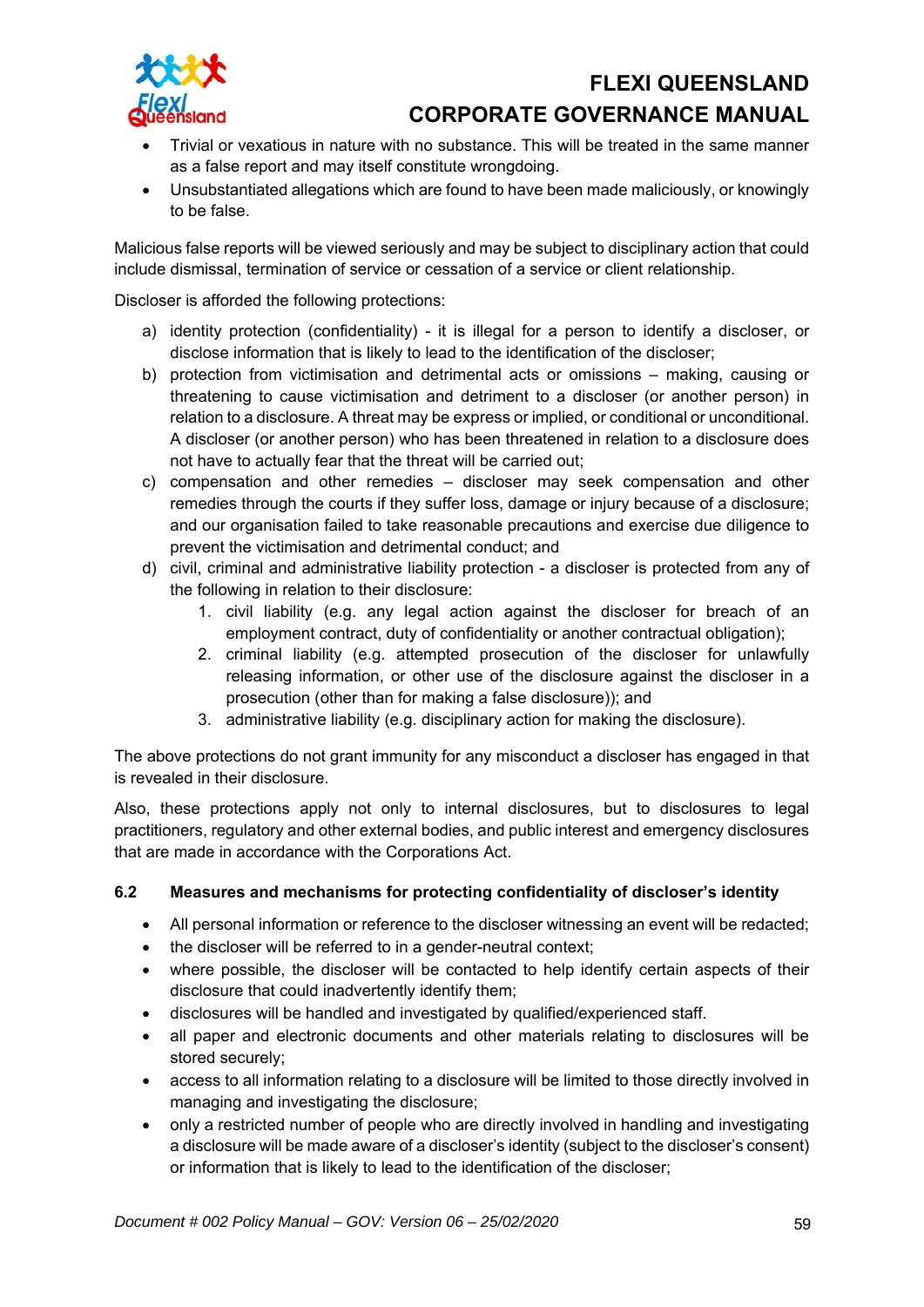

- communications and documents relating to the investigation of a disclosure will not to be sent to an email address or to a printer that can be accessed by other staff; and
- each person who is involved in handling and investigating a disclosure will be reminded about the confidentiality requirements, including that an unauthorised disclosure of a discloser's identity may be a criminal offence.

Whilst the above protections are afforded to the discloser, it should be kept in mind that, in practice, people may still be able to guess the discloser's identity if:

- the discloser has previously mentioned to other people that they are considering making a disclosure;
- the discloser is one of a very small number of people with access to the information; or
- the disclosure relates to information that a discloser has previously been told privately and in confidence.

### **6.3 Measures and mechanisms for protecting discloser from victimisation, detriment or threats**

- Processes for assessing the risk of victimisation and detriment against a discloser and other persons (e.g. other staff who might be suspected to have made a disclosure), which will commence as soon as possible after receiving a disclosure;
- support services (including counselling or other professional or legal services) that are available to disclosers;
- strategies to help a discloser minimise and manage stress, time or performance impacts, or other challenges resulting from the disclosure or its investigation;
- actions for protecting a discloser from risk of victimisation and detriment—for example, our organisation could allow the discloser to perform their duties from another location, reassign the discloser to another role at the same level, make other modifications to the discloser's workplace or the way they perform their work duties, or reassign or relocate other staff involved in the disclosable matter;
- processes for ensuring that management are aware of their responsibilities to maintain the confidentiality of a disclosure, address the risks of isolation or harassment, manage conflicts, and ensure fairness when managing the performance of, or taking other management action relating to, a discloser;
- procedures on how a discloser can lodge a complaint if they have suffered victimisation and detriment, and the actions our organisation may take in response to such complaints (e.g. the complaint could be investigated as a separate matter by an officer who is not involved in dealing with disclosures and the investigation findings will be provided to the board or audit or risk committee); and
- interventions for protecting a discloser if victimisation and detriment has already occurred—for example, our organisation could investigate and address the detrimental conduct, such as by taking disciplinary action, or our organisation could allow the discloser to take extended leave, develop a career development plan for the discloser that includes new training and career opportunities, or offer compensation or other remedies.

In addition to Flexi Queensland's above measures and mechanisms, a discloser may wish to seek independent legal advice or further information from regulatory bodies, such as NDIS Quality and Safeguards Commission, ASIC, if they believe they have suffered victimisation and detriment.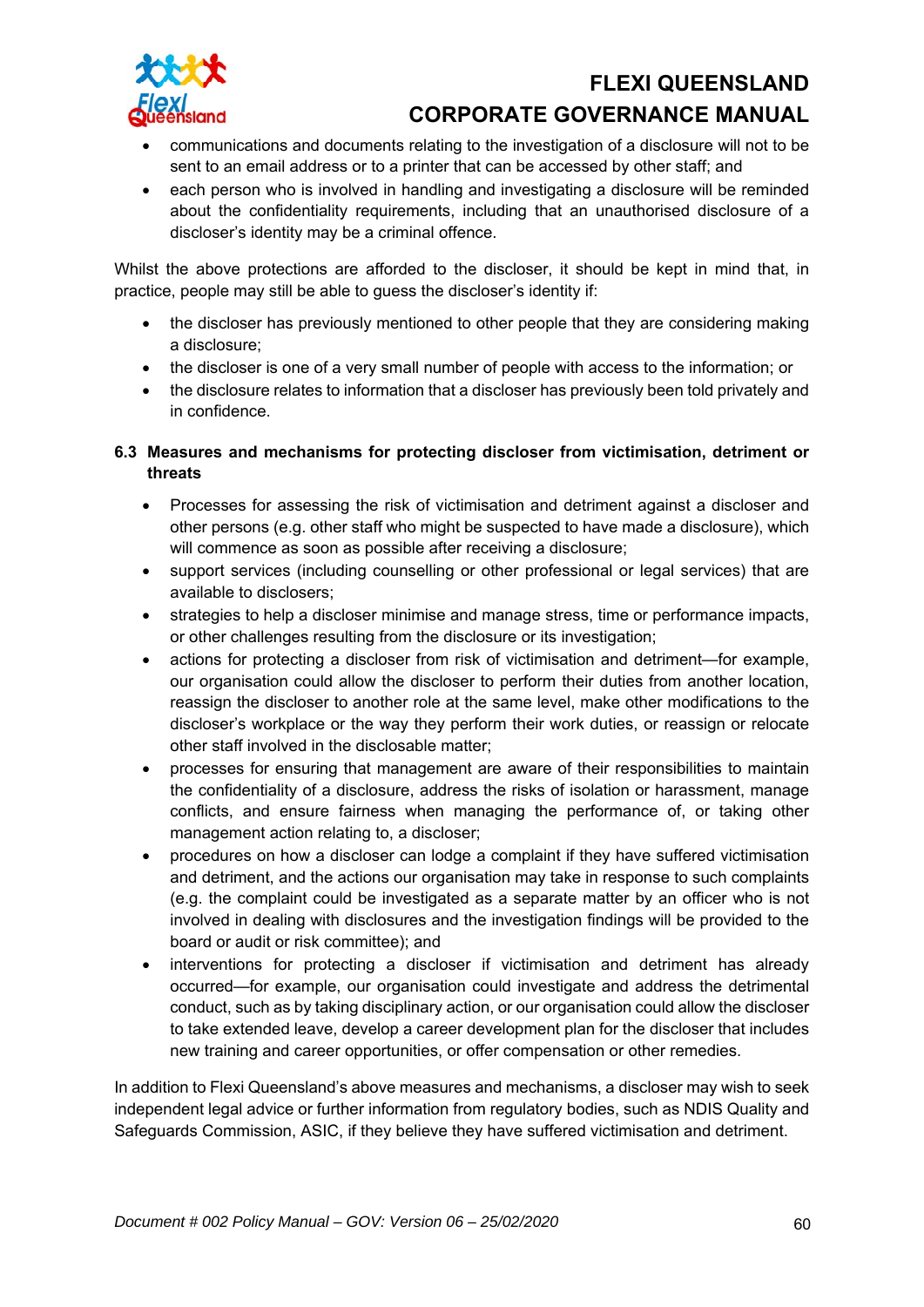

## **6.4 Right of Appeal to Board in event of reprisals causing victimisation and detriment to discloser.**

Where reprisals causing victimisation and detriment are taken, or are claimed to have been taken against a whistleblower, the whistleblower will be granted an automatic right of appeal to the Board of Directors, or an independent mediator or arbitrator if the matter cannot be resolved internally. Where the Board refers the matter to an independent party for mediation, the final determination of that appeal body will be accepted.

### **6.5 How to make a disclosure - reporting mechanisms**

As active protection for whistleblowers, reports may be made confidentially and/or anonymously and securely (and outside of business hours if necessary), preferably by email, addressed and communicated directly to any member of the Board of Directors or CEO at Flexi Queensland's internal whistleblower's hotline email whistleblower@flexiqld.com.

In addition, if the Discloser has reasonable grounds to suspect that the information indicates that an NDIS provider has, or may have, contravened a provision of the NDIS Act, the Discloser may make the disclosure directly to the NDIS Quality and Safeguards Commissioner (Phone 1800 035 544 or write NDIS Quality and Safeguards Commission, PO Box 210, Penrith NSW 2750) or the National Disability Insurance Agency (Phone 1800 800 110).

Preliminary investigation will be undertaken by the relevant Officer to confirm the veracity of anonymous information, prior to instigation of a full investigation by the Board, which will only proceed based on supporting evidence.

Where identity is known, the whistleblower will be kept informed of the outcomes of the investigation, subject to the privacy rights of those against whom the allegations are made.

Upon reporting of a disclosure, Flexi Queensland will assess each disclosure to determine whether:

- a) it qualifies for protection under this Policy; and
- b) a formal, in-depth investigation is required.

### **6.6 Confidentiality**

A whistleblower disclosing matters of alleged wrongdoing ("disclosable matters") will be provided with anonymity to the extent that is legally possible. Confidentiality will be maintained, and files created on reports and investigations will be kept secure. Specific measures and mechanisms for protecting confidentiality of discloser's identity para. 6.2 of this Policy.

Information received from a whistleblower will be held in strictest confidence and will only be disclosed to another person if the whistleblower has been consulted and consents in writing to the disclosure, or if Flexi Queensland is compelled by law to do so.

Discloser can choose to remain anonymous while making a disclosure, over the course of the investigation and after the investigation is finalised – and can refuse to answer questions that they feel could reveal their identity at any time, including during any follow-up conversations.

### **6.7 Support for discloser if requested**

If the discloser specifically requests, Flexi Queensland may appoint an employee (acceptable to the discloser) to act, as/when required, as Discloser Support Officer to provide support to the discloser and assist in ensuring protection to the discloser according to this policy. This Officer will be responsible for keeping the discloser informed of the progress and outcomes of the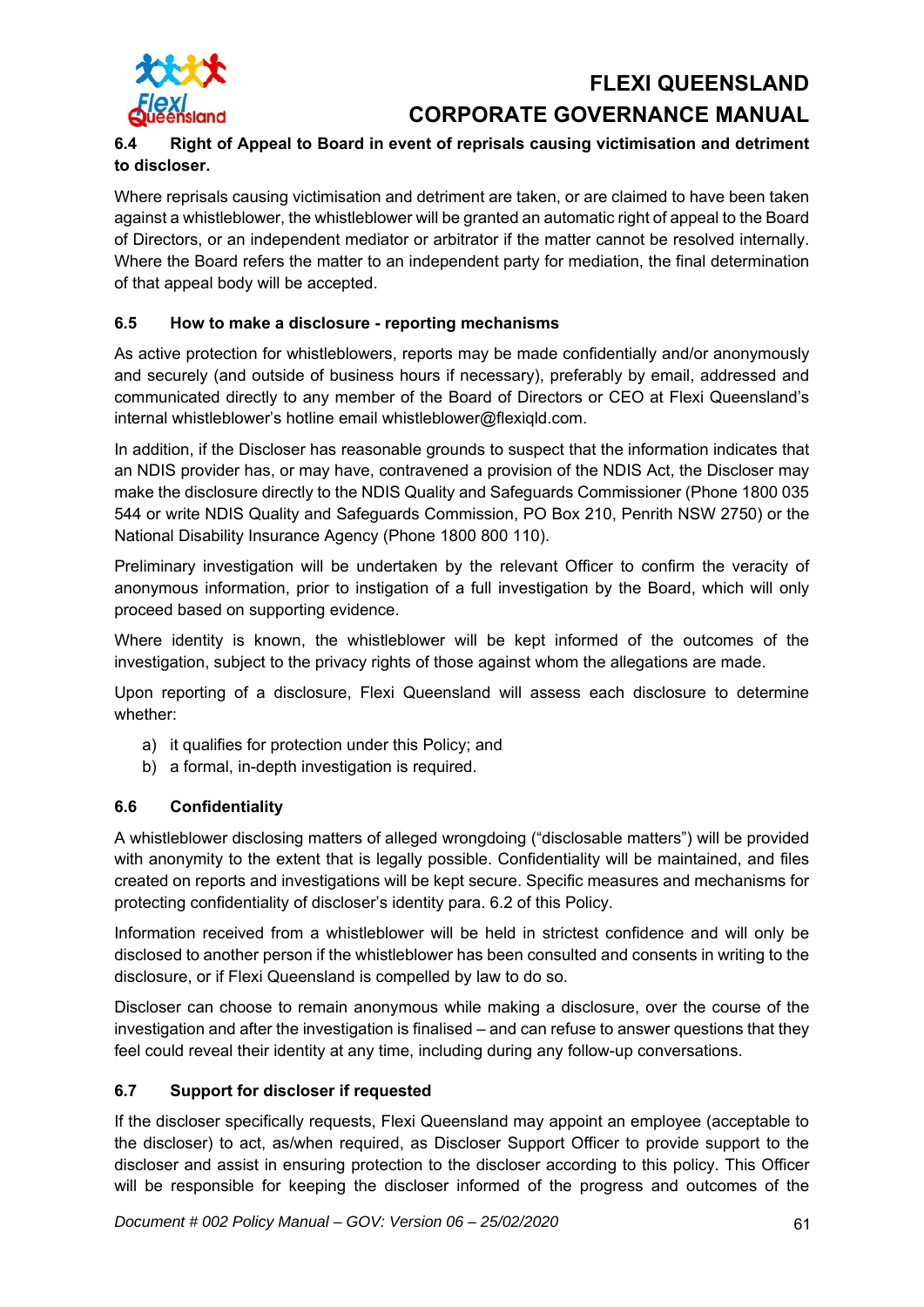

inquiry/investigation subject to considerations of privacy of and procedural fairness (natural justice) for those against whom a disclosure has been made.

Upon appointment by the CEO and with agreement of the discloser, the Discloser Support Officer will have open and direct confidential reporting to the CEO in all matters of support to and protection of the discloser – independent of the line management in the area(s) of the business that is the subject of the disclosure

### **6.8 Disclosure investigations general principles**

All reports of corrupt, fraudulent, illegal or improper conduct will be investigated with thoroughness, objectivity, integrity, fairness, diplomacy and confidentiality. Principles of natural justice (procedural fairness) will be observed in any investigation arising out of a whistleblower disclosure.

The person against whom the allegation is made will be given the right to respond. The investigation will focus on the substance of a disclosure, rather than what may be believed to be the discloser's motive for reporting.

The Board of Directors may choose to appoint an independent senior employee or contracted independent external person to undertake an investigation of the disclosure. A person investigating the disclosure can, in the course of conducting the investigation, disclose the information contained in a disclosure with or without the discloser's consent if:

- a) the information does not include the discloser's identity;
- b) our organisation has taken all reasonable steps to reduce the risk that the discloser will be identified from the information; and
- c) it is reasonably necessary for investigating the issues raised in the disclosure.

However, it needs to be kept in mind that it is illegal for a person to identify a discloser, or disclose information that is likely to lead to the identification of the discloser, outside the above exceptions or required by any law or regulation or with the specific consent of the discloser.

The investigation process may be open to later further administrative, operational or judicial review rights, and an audit trail must be maintained by the internal/external investigator, relating investigative activities back to approved plans, policies, codes of practice or legislative requirements, and documenting critical decisions and evidence to verify findings and recommendations.

#### **6.9 Measures and mechanisms for ensuring fair treatment of individuals mentioned in a disclosure**

- disclosures will be handled confidentially, when it is practical and appropriate in the circumstances;
- each disclosure will be assessed and may be the subject of an investigation;
- the objective of any investigation of the disclosure is to determine whether there is enough evidence to substantiate or refute the matters disclosed;
- if and when an investigation needs to be undertaken, the process will be objective, fair and independent;
- an employee who is the subject of a disclosure will be advised about the subject matter of the disclosure as and when required by principles of natural justice and procedural fairness and prior to any actions being taken—for example, if the disclosure will be the subject of an investigation. Flexi Queensland will determine the most appropriate time to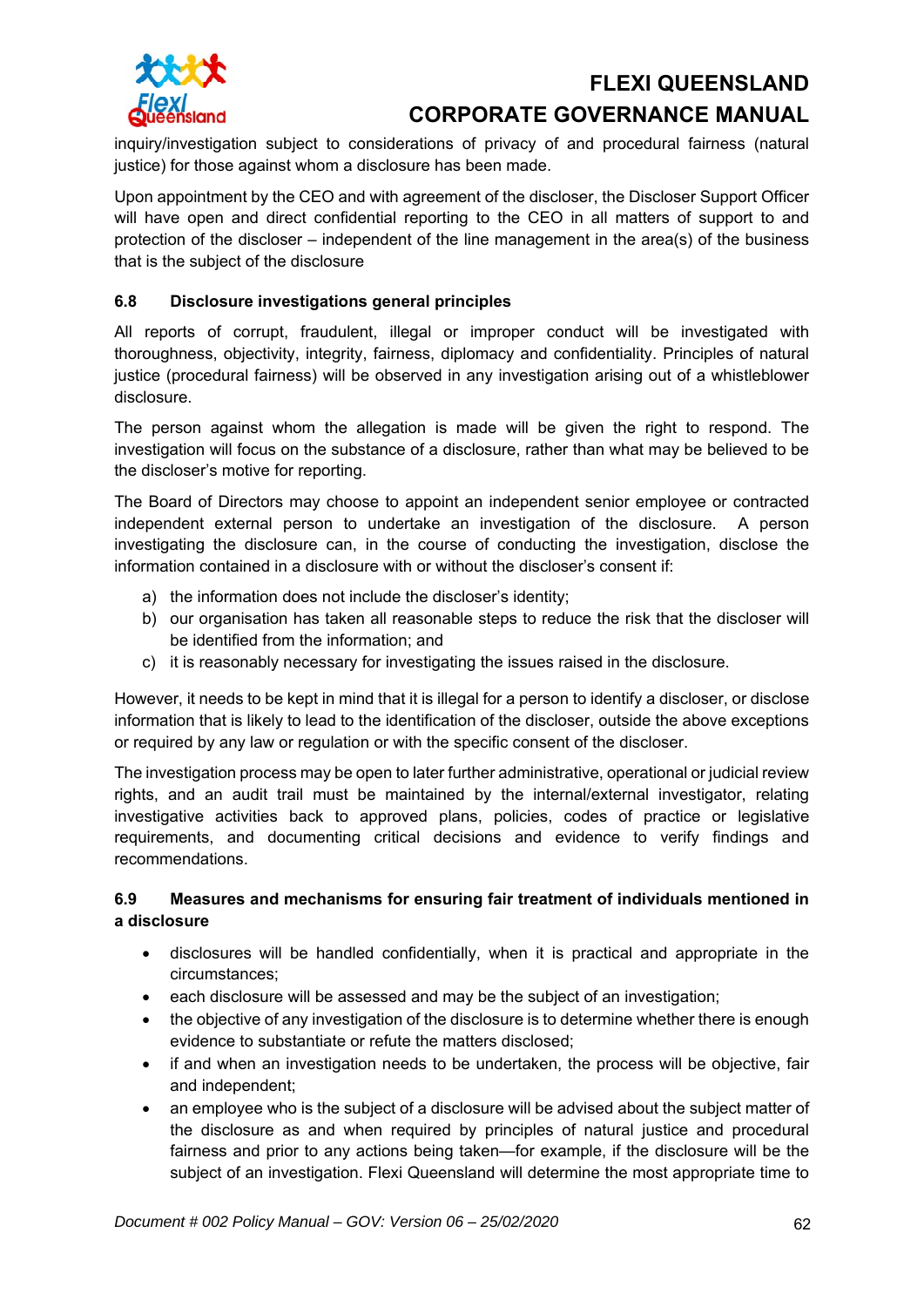

inform the individual who is the subject of a disclosure about any investigation (provided the individual is informed before making any adverse finding against them). In some circumstances, informing the individual at an early stage of an investigation may compromise the effectiveness of the investigation, such as when there may be concerns that the individual may destroy information or the disclosure needs to be referred to a regulatory agency for investigation;

• an employee who is the subject of a disclosure may contact Flexi Queensland's employee support services (e.g. counselling).

### **6.10 Disclosure investigations key steps and timeframes**

The key steps and timeframes in every separate disclosure investigation process may vary considerably (e.g. relatively straightforward investigation may be addressed in one day- whilst more complex investigations may take several weeks or longer) depending on the nature of the disclosure(s).

As a general guide Flexi Queensland disclosure investigations key steps and timeframes for complex disclosures are:

| <b>KEY STEPS</b>                                          | <b>TIMEFRAME FOR COMPLETION</b>                   |
|-----------------------------------------------------------|---------------------------------------------------|
| Assessment and qualification of disclosure                | 3 working days (from receipt of disclosure)       |
| Any mandatory reporting to authorities (if<br>applicable) | 2 working days (from receipt of disclosure)       |
| Conduct of Investigation                                  | 20 working days (from end of assessment<br>phase) |
| Finalise investigation draft report and                   | 4 working days (from conclusion of                |
| responses                                                 | investigation)                                    |
| Final investigator's report outlining                     | 5 working days (from conclusion of                |
| investigation's processes, actions, findings              | investigation)                                    |
| and recommendations                                       |                                                   |
| Board of Directors issuing decision                       | 7 working days (from advising Responsible         |
|                                                           | Person of investigation outcome)                  |

### **7. BOARD MONITORING OF THIS POLICY**

This policy will be self-assessed by the Board of Directors in terms of the NDIS Practice Standards and Quality Indicators, including:

- (a) Governance and Operational Management: "*Outcome: Each participant's support is overseen by robust governance and operational management systems relevant (proportionate) to the size, and scale of the provider and the scope and complexity of supports delivered.*" and evidenced by relevant Quality Indictors, including "*A defined structure is implemented by the governing body to meet a governing body's financial, legislative, regulatory and contractual responsibilities, and to monitor and respond to quality and safeguarding matters associated with delivering supports to participants*."; and
- (b) Risk Management: "*Outcome: Risks to participants, workers and the provider are identified and managed*." and evidenced by relevant Quality Indicators, including" (i) *Risks to the organisation, including risks to participants, financial and work health and safety risks, and risks associated with provision of supports are identified, analysed, prioritised and treated; and (ii) A documented system that effectively manages identified risks is in place, and is relevant and proportionate to the size and scale of the provider and the scope and complexity of supports provided*."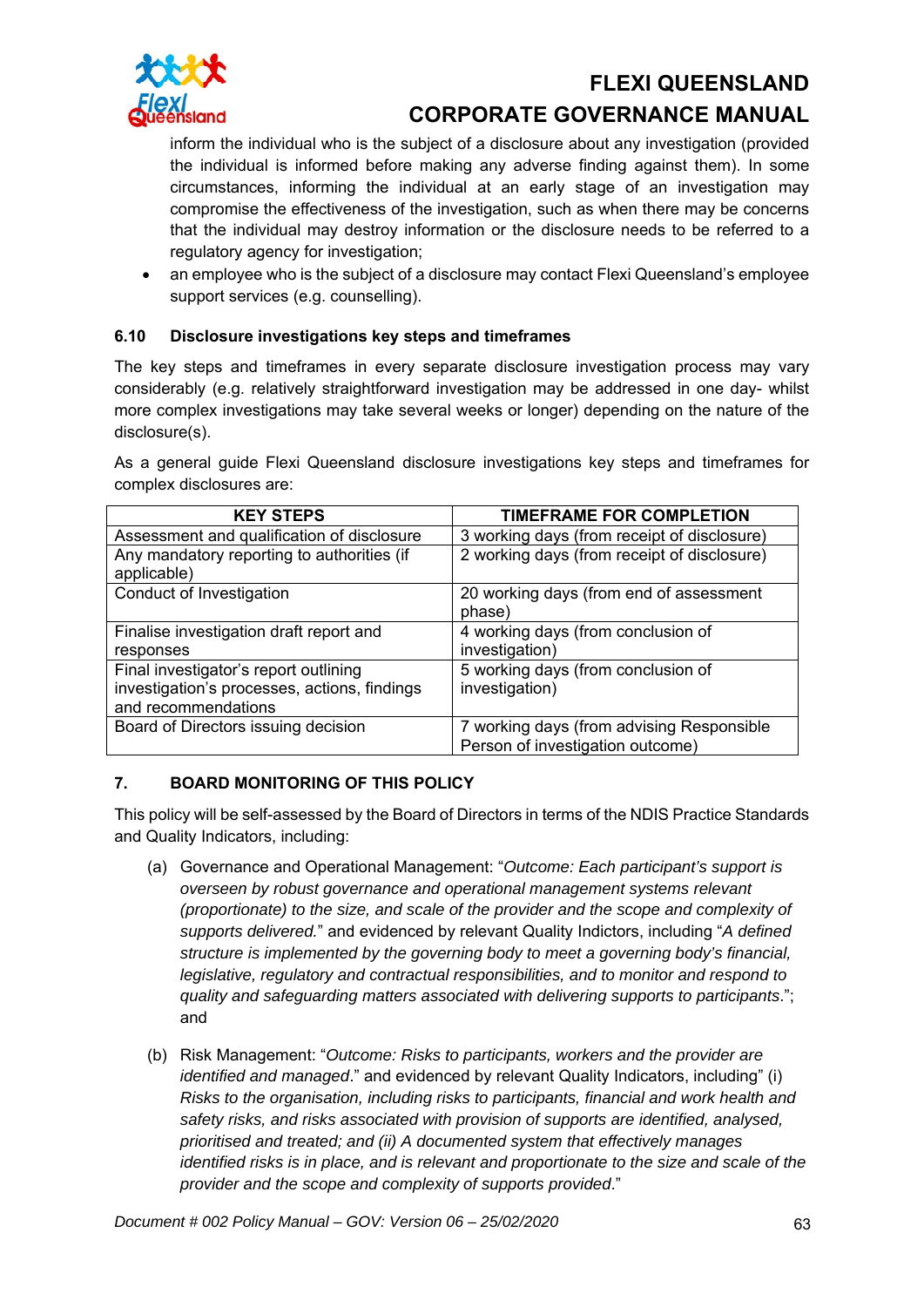

The Board of Directors will receive from the CEO periodic reports giving information on individual disclosures received under this policy, ensuring details are not likely to lead to the identification of a discloser:

- a) the subject matter of each disclosure;
- b) the status of each disclosure;
- c) for each disclosure, the type of person who made the disclosure (e.g. employee or supplier) and their status (e.g. whether they are still employed or contracted by our organisation);
- d) the action taken for each disclosure;
- e) how each disclosure was finalised;
- f) the timeframe for finalising each disclosure; and
- g) the outcome of each disclosure.

In addition, the Board of Directors will periodically cause the following actions to be taken and reported to the Board:

- a) monitor and measure its employees' and service users understanding of this whistleblower policy, processes and procedures; and
- b) review this policy to ensure:
	- the scope and application of the policy are appropriate, particularly if there have been changes to Flexi Queensland's business;
	- the policy, processes and procedures are helpful and easy to understand;
	- the policy, processes and procedures reflect current legislation and regulations, and current developments and best practice for managing disclosures; and
	- our handling of disclosures and its protections and support for disclosers is continually improved.

### **8. POLICY DISSEMINATION, STAFF EDUCATION AND TRAINING**

This whistleblower policy is to be widely disseminated to, easily available to and accessible by, its officers and employees and all other persons covered by this policy, by means of:

- complete copies of the policy, and any explanations, available to any person on request
- holding staff briefing sessions and/or smaller team meetings;
- posting summary details of the policy on the stakeholders' and staff communication platforms;
- posting summary information on staff noticeboards;
- setting out details of the policy in the employee handbook; and
- incorporating the policy in employee induction information packs

Staff education and training will be provided for all employees on this policy supported by:

- practical examples of disclosable matters;
- practical information on how to make a disclosure;
- the measures our organisation has in place for protecting and supporting disclosers;
- practical working examples of conduct that may cause victimisation and detriment to a discloser; and
- examples of the consequences for engaging in detrimental conduct
- how disclosers can seek further information about the policy if required.